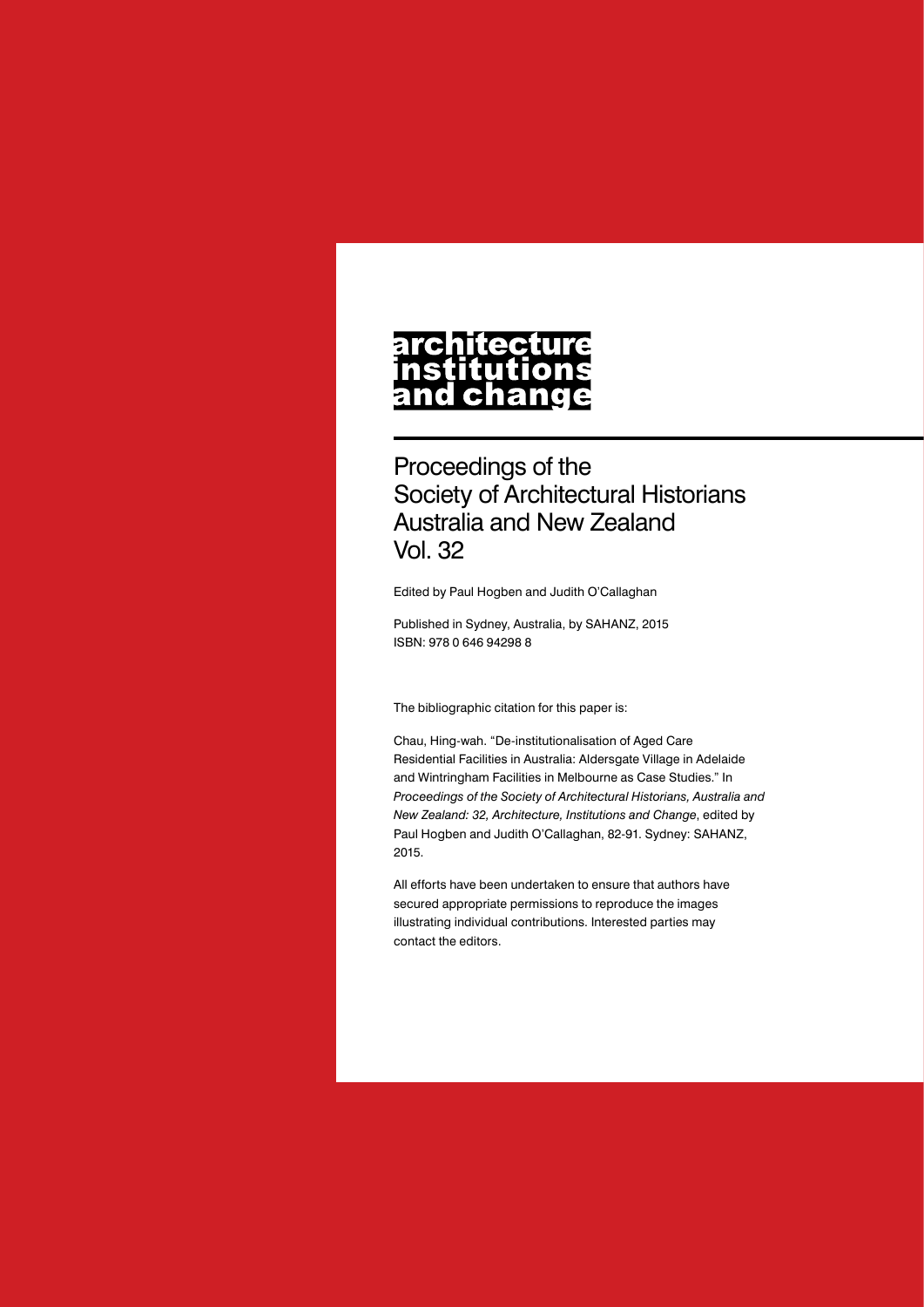**Hing-wah Chau***,* University of Melbourne

# De-institutionalisation of Aged Care Residential Facilities in Australia: Aldersgate Village in Adelaide and Wintringham Facilities in Melbourne as Case Studies

*Aged care residential facilities in Australia were based on the institutional settings of a hospitalist model with an emphasis on effective surveillance and control. Although the* Guidelines for the Provision of Nursing Home Facilities *published by the Australian government in 1983 stated that a nursing home should be domestic in character, the detailed requirements stipulated were still institutional in nature. An early attempt to challenge such guidelines was the Pomroy House and the Wisteria Lodge (1985) in the Aldersgate Village in Adelaide, designed by Brian J. Kidd. Based on his work for the Aldersgate Village, Kidd published the booklet,* The Image of Home: Alternative Design for Nursing Homes *in 1987, advocating the significance of creating a home-like environment for the elderly. He was commissioned by the government to prepare and publish the* Hostel Design Guidelines *in 1988, which was in striking contrast to those guidelines published in 1983. A number of recommendations have been incorporated in the subsequent designs of Wintringham aged care facilities in Melbourne, including the Port Melbourne Hostel (1996), the Gilgunya Village (2000), and the Eunice Seddon Home (2010). The historical review of the evolution of aged care facilities and relevant design guidelines in Australia, together with case studies, can illustrate a continuous advocacy and implementation of de-institutionalisation. Creating a home-like living environment with privacy, choice, and comfort is crucial to the elderly in order for them to maximise their residual capacity and reinforce their individual identity.*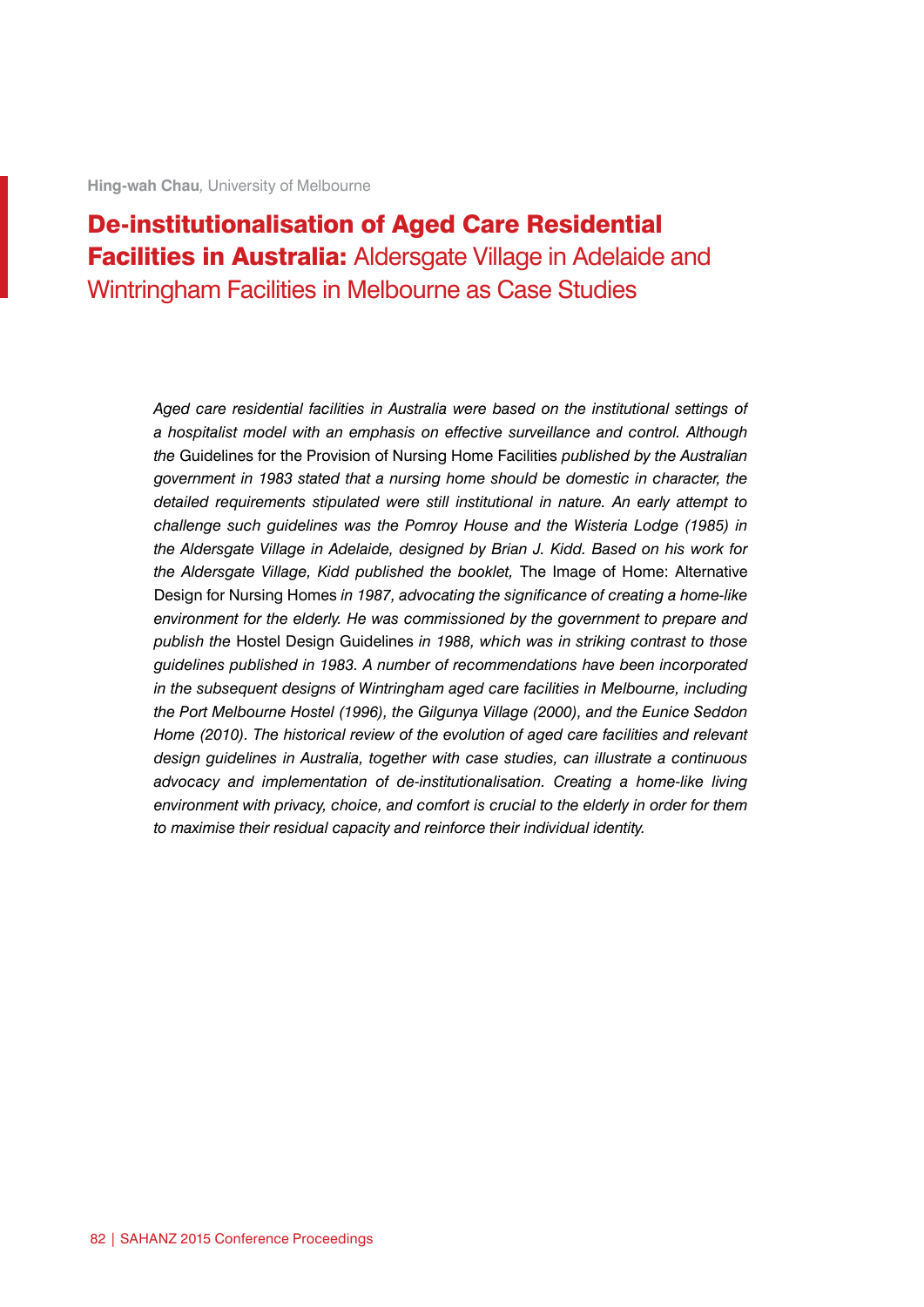

Aged care residential facilities in Australia were based on the institutional settings of hospitalist model.<sup>1</sup> It was common to arrange large multi-bedded rooms opening onto long, central corridors. Sleeping spaces were subdivided by sliding curtains with impersonal decor, resulting in a lack of privacy and private territory. Similar to the Panopticon devised by Jeremy Bentham, nurses' stations at strategic locations enabled the staff for effective surveillance and control.<sup>2</sup> Meals were provided in centralised dining areas based on daily routines programmed by the institution. The austere, collective living environment affected the individuality and personal identity of residents.

In *Culture against Man*, Jules Henry describes the dehumanising situation of nursing homes in the early 1960s:

So they feel they are not human, and from this comes anguish that expresses itself in clinging. But silence is not the only form of dehumanising communication to which these people are exposed. Empty walls, rows of beds close together, the dreariness of their fellow inmates, the bedpans, the odors, the routinisation, all tell them they have become junk. Capping it all is the hostility of the patients to one another and the arbitrary movement from place to place like empty boxes in a storeroom. At the end is a degraded death.<sup>3</sup>

Judith Carboni in "Homelessness among the Elderly" further correlates the rigid institutionality of nursing homes with the notion of homelessness. Due to the loss of intimacy with the place and the condition of non-personhood, residents are suffering from the "negation of home" and enduring the "painful state of homelessness within the confines of the total institution of the nursing home".4

In the seminal essay "On the Characteristics of Total Institutions", Erving Goffman identifies salient features of institutionalised totality. Contrary to the basic social arrangement of an individual engaging with others in different places under different authorities, all aspects of life of institutional residents occur in the same place under a single authority. Their daily activities are carried out in company with a large batch of other residents in accordance with a regular schedule and a rational plan, fulfilling the official aims of the institution within custodial facilities.<sup>5</sup>

In response to the negative effects of living in total institutions, Lee Bowker advocates the importance of humanising institutions for the aged. Residents of nursing homes should be enabled to make choices about their everyday activities and to personalise their own space for the sense of individuality.6

#### *Guidelines for the Provision of Nursing Home Facilities***, 1983**

Although the *Guidelines for the Provision of Nursing Home Facilities* published by the Australian government in 1983 (referred to here as the *1983 Guidelines*) stated that a nursing home should not be considered as a hospital and should be "residential in character" and "homely in atmosphere", the stipulated detailed requirements were still institutional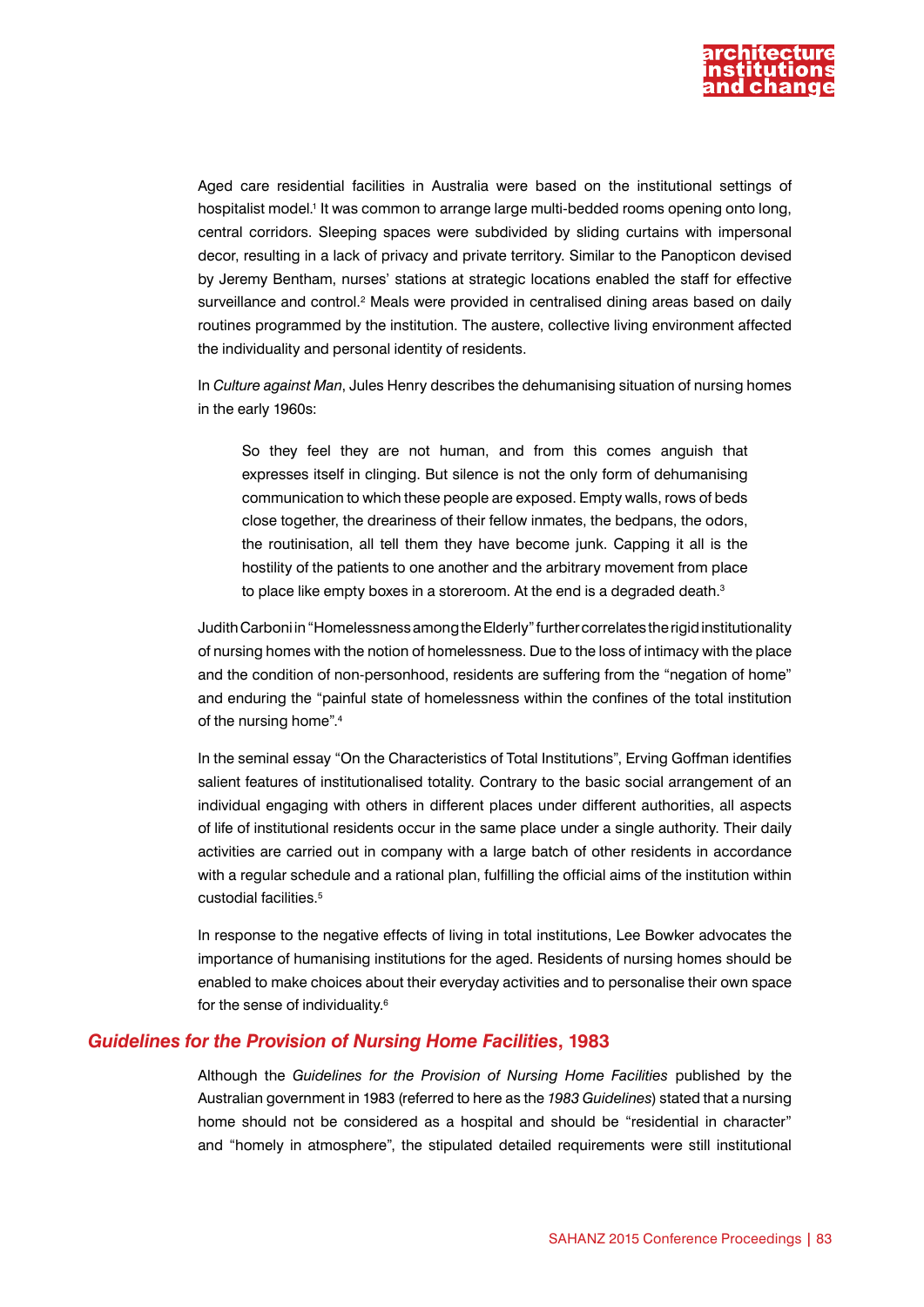in nature.7 Residents' status was defined as "patient" and their rooms were regarded as "wards". Multi-bedded rooms were recommended by considering "four beds per ward" and a minimum of merely "one single bed ward per ten patients" as desirable provisions.<sup>8</sup> Collective living environment could also be reflected by shared toilets and bathrooms. Only one toilet per eight patients and one shower cubicle per ten patients were recommended.<sup>9</sup> The guidelines unambiguously promoted the rationale of operational efficiency, encouraging a compact layout instead of a disjointed establishment.10 A minimum of one nurses' station per floor should be provided and located for the "most effective supervision of passages in patient zones … affording supervision over patient and visitor movements".11 The exercise of dominance, surveillance, and control following the Panopticon mechanism was clearly adopted. These specific requirements confined the design of new nursing home facilities in Australia, leading to institutional settings rather than catering for specific, individual needs of residents.

## **Aldersgate Village in Adelaide**

An early attempt to challenge the *1983 Guidelines* was the Pomroy House and the Wisteria Lodge (1985) in the Aldersgate Village, Adelaide, designed by Brian J. Kidd and commissioned by the Adelaide Central Mission. The Aldersgate Village was established in 1944 and reached its peak occupancy with 480 residents by the early 1960s.<sup>12</sup> Kidd was a senior lecturer and a member of the Centre for Applied Research on the Future at the University of Melbourne. Based on his work for the now-defunct Aldersgate Village, Kidd published the booklet, *The Image of Home: Alternative Design for Nursing Homes* in 1987, advocating the significance of creating a home-like environment for the elderly.<sup>13</sup> In opposition to the conventional institutional model of aged care residential facilities, the Pomroy House and the Wisteria Lodge were designed as family residences, using the same floor plan with domestic scale and decor.

As shown on the floor plan, each nursing home had 16 single bedrooms sharing a common dining room and two lounges located on both wings. Besides, there was a smaller private dining room to cater for family gathering, which could be booked in advance. A quiet room was provided adjacent to each lounge, offering a variety of social spaces for residents to use according to their choices and needs. Both common dining room and lounges had direct access to verandahs and gardens outside, encouraging residents not merely to stay indoors, but to engage with nature.

In opposition to the standard long corridor arrangement of having a row of bedrooms with identical doors and indistinguishable locations, bedrooms were grouped into four clusters. This could shorten the length of the circulation space and facilitate residents to identify their own rooms. Each cluster of four bedrooms shared one toilet and one shower cubicle, achieving a better proportion than the provisions of the *1983 Guidelines*. Rather than locating the nurses' station for the "most effective supervision … over patient and visitor movements" recommended by the *1983 Guidelines*, the so-called "study room" next to the entry hall served as a nurses' station against the conventional perception as "a symbol of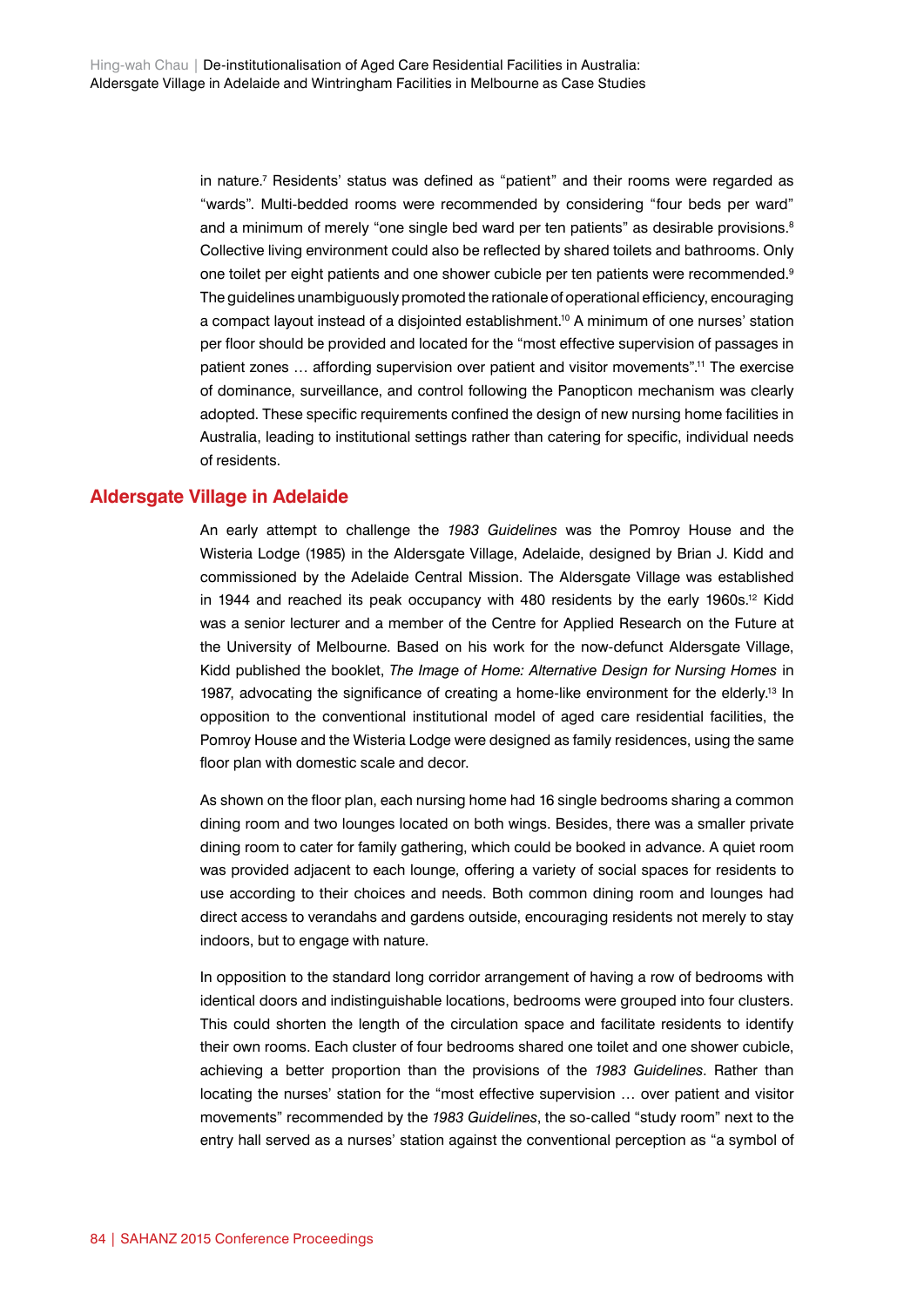

control over people and not compatible with the concept of 'home'."14 Since each bedroom had direct access to surrounding landscaped areas similar to the common dining room and lounges, staff in the study room could no longer enjoy the most effective surveillance and control. Instead, as mentioned by Kidd, there is no more hierarchical separation of staff and residents under this arrangement.15

Contrasting to the recommended provision of "one single bed ward per ten patients" stipulated in the *1983 Guidelines*, 100 per cent single bedrooms were provided in both Pomroy House and Wisteria Lodge, emphasising the right of residents to single room accommodation. However, the Commonwealth Department of Health expressed severe reservations and queried whether "the nursing needs of 'patients' would be best served in private rooms".<sup>16</sup>Another concern was the proliferation of small nursing home buildings, which might require higher "staff to patient ratio", incurring more government funding for staff. In response to the issues raised by the Commonwealth Department of Health, both the client and the architect had the consensus of treating the project as the experimentation for exploring an alternative way of designing nursing homes in Australia outside the restrictions imposed by the *1983 Guidelines*. 17 When the architect presented the physical model to the government officer, the initial feedback from the officer was "that's not a nursing home, it looks like a house!"18 This could be considered as an appraisal of fulfilling the original design intention of creating a home-like environment for the elderly. After a prolonged backand-forth negotiation with the government, the plans were finally approved subject to the condition that the Adelaide Central Mission could not request for additional funding for more staff than a conventional model would use.19 By challenging the *1983 Guidelines* in various aspects, Kidd's design for the Aldersgate Village served as an exemplar for future directions in nursing homes in Australia.

#### *Hostel Design Guidelines***, 1988**

The Commonwealth Department of Community Services and Health published the *Hostel Design Guidelines* in 1988 (referred to here as the *1988 Guidelines*) written by Kidd. At the outset of the guidelines, the crucial role of aged care facilities with "a truly domestic character" to address the personal rights and dignity of residents is highlighted.<sup>20</sup> This reflects a substantial change from the previous focus on operational efficiency in the *1983 Guidelines* to the notion of resident-centered care, emphasising the individual needs of the elderly. Obviously, the *1988 Guidelines* was a continuation of Kidd's experience for the Aldersgate Village and his publication, *The Image of Home: An Alternative to Institutional Design for Elderly People in Nursing Homes* in 1987.

Against the long-held institutionalised approach, the *1988 Guidelines* promote the idea of "normalising physical settings, lifestyles, and programmes as far as possible".21 Aged care facilities should reflect a truly domestic character both internally and externally for residents to evoke their memories of a warm and comfortable home setting, as opposed to the ease of disorientation within large-scale institutional buildings. As demonstrated by both Pomroy House and Wisteria Lodge, a small-scaled nursing house should be surrounded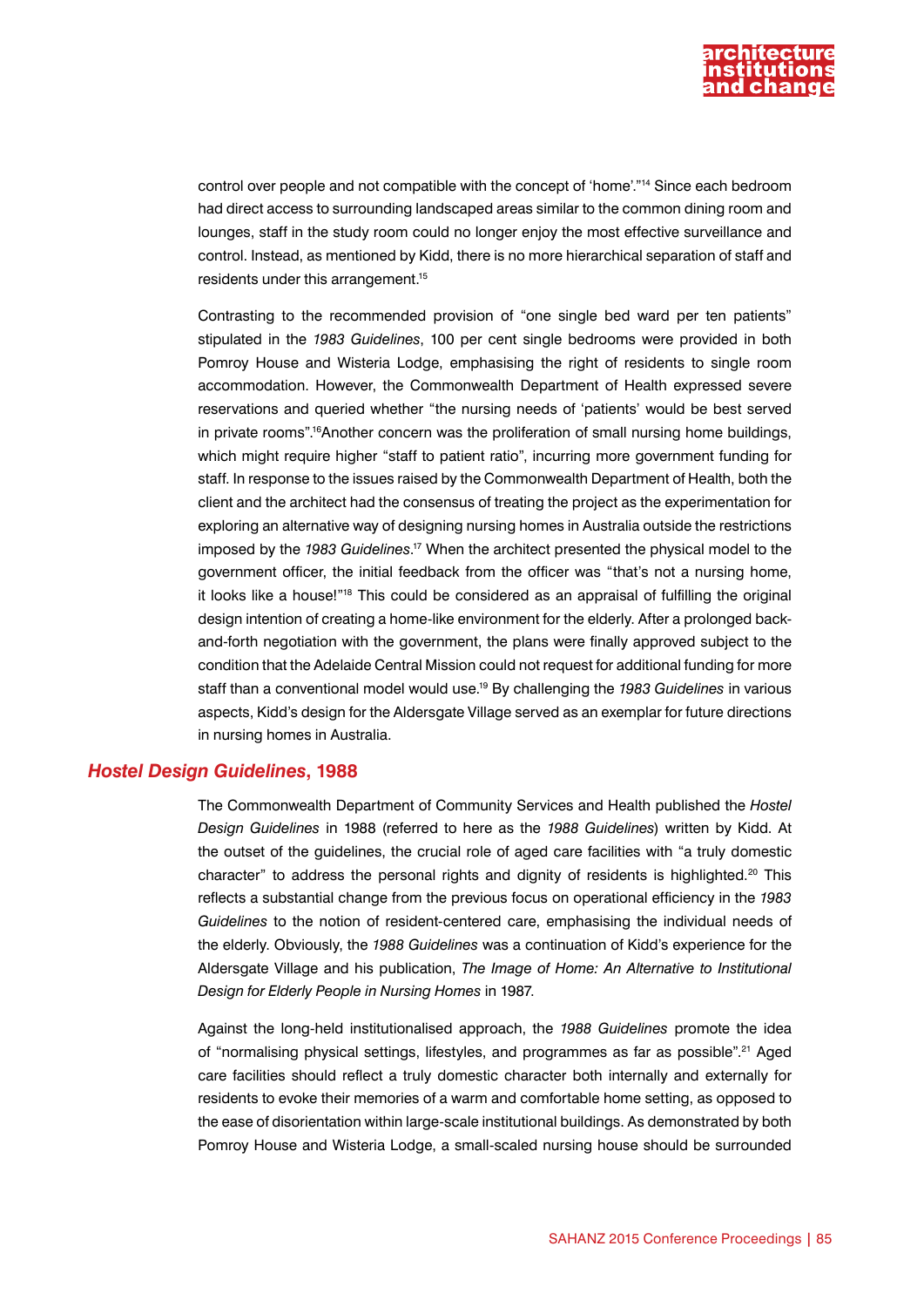by natural landscape, which can offer a stimulating environment for social encounters or personal retreat when desired. An outdoor barbecue area is suggested to be provided in close proximity to the common dining area for gatherings among residents, facilitating a sense of community. Some residents can even participate in gardening for leisure if they are interested and capable to do so. Apart from the verandahs on the periphery of the building, several small-scale nursing houses are preferred to be connected together by covered walkways to facilitate circulation within a garden setting.

Under the principle of the "least restrictive alternative", the elderly living in aged care facilities are encouraged to retain or restore their independence and decision making.<sup>22</sup> Each resident should be treated as an individual with respect for his or her daily habits and choices rather than being subject to a more restricted lifestyle. They can maximise their residual capacity and engage with the community without the need of staying in the nursing home for the whole day and being segregated from the rest of society.

Different from the *1983 Guidelines* of considering "one single bed ward per ten patients" as a desirable provision, the *1988 Guidelines* unequivocally states that "the provision of single bedrooms is essential".<sup>23</sup> This can significantly enhance the privacy of residents and enable them to personalise their individual accommodation, which is not feasible in multibedded rooms. Besides, the *1988 Guidelines* recommend that "if finance permit, a private verandah is recommended."24 Being a transitional space between indoor and outdoor, the private verandah becomes an extended territory to residents for personalisation. In addition to single bedrooms, the *1988 Guidelines* further states that "ensuite units incorporating toilet, shower and basins are strongly recommended to each bedroom."<sup>25</sup> Compared with the recommendation of merely one toilet per eight patients and one shower cubicle per ten patients in the *1983 Guidelines* and one toilet/shower cubicle per four residents in the Pomroy House and the Wisteria Lodge completed in 1985, the *1988 Guidelines* shows a noteworthy improvement. Undoubtedly, ensuite facilities are highly preferable from the perspectives of personal privacy, dignity, and convenience.

From the initial reservation attitude of the government about the design of both Pomroy House and Wisteria Lodge in the early 1980s to the publication of the *1988 Guidelines* by the Commonwealth Department of Community Services and Health, this reflects a significant change of official attitude towards the de-institutionalisation of aged care residential facilities in Australia. The *1988 Guidelines* encourage the exploration of alternative designs, aiming to "give rise to a range of creative alternatives, giving choice and variety in the solutions."<sup>26</sup> This objective has been realised in the Wintringham aged care facilities in Melbourne to a certain extent.

### **Wintringham Aged Care Facilities in Melbourne**

Wintringham was formed in 1989 with a clear mission to provide residential aged care services to those who are both elderly and homeless. The design brief for Wintringham's new aged care facilities clearly adopts the principle of the "least restrictive alternative":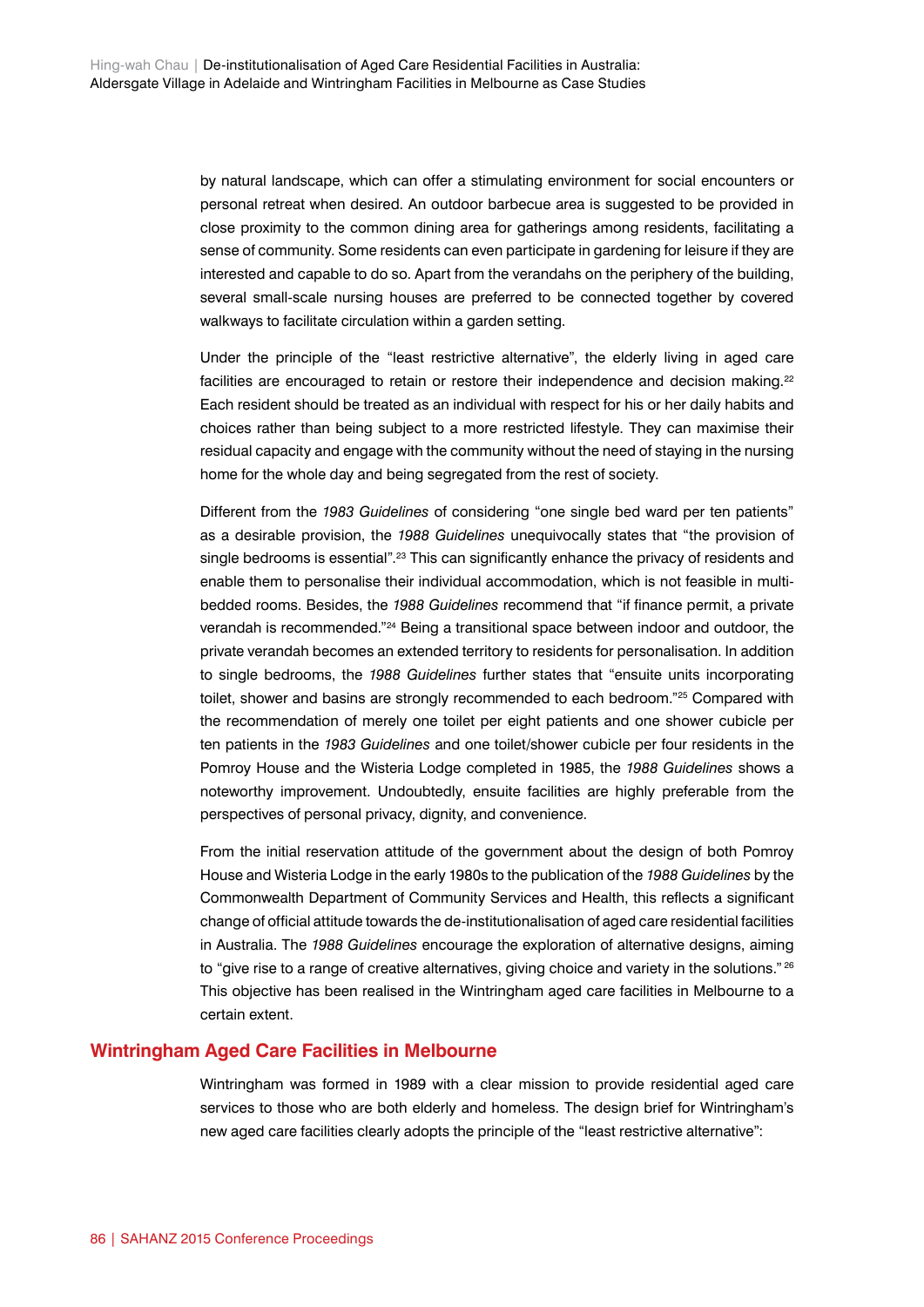

The individual should retain in as many ways as possible, control over their life decisions, personal health and daily routines. The individual has fundamental rights that should be protected and not weakened, demeaned or withdrawn through design, practice or managerial decisions.27

An example to realise the above overriding principle is the Wintringham Port Melbourne Hostel designed by Allen Kong. It was opened in 1996, providing accommodation to 35 residents. All aged people enjoy single bedrooms with ensuite provisions there. As questioned by the Wintringham founder, Bryan Lipmann: "what is the harm to society in giving them some dignity before they die?"28

In opposition to mainstream design with bedrooms opening onto central, double-loaded corridors within a single institutional building, the 35 bedrooms are scattered over the site and are grouped into six clusters. Every cluster has its own lounge and dining area with selfcontained domestic kitchen and laundry facilities, accommodating five to seven residents. Unlike centralised dining arrangement offering pre-set menus in typical nursing homes, a part-time house carer is responsible for purchasing and preparing meals for residents in a cluster. This can cater for individual needs of the residents, who can even smell the aromas coming from the domestic kitchens during the meal preparation process. By having a cozy lounge and a dining area with a full-equipped kitchen in each cluster, this can invoke the atmosphere of a family environment, offering a comparable degree of comfort found in the familiarity of home.

A salient feature of the Wintringham Port Melbourne Hostel is the provision of a verandah in front of each bedroom and the use of covered walkways connecting different buildings and clusters together. Similar to the recommendation of the *1988 Guidelines*, Wintringham's design brief covers the role of verandahs:

An idea worth developing is to investigate the use of verandahs as private or semi communal space. A verandah adjoining a bedroom would provide a resident with an extension to their rooms that would enable friends to gather. The verandahs could also enable rooms to be linked without the need for interior corridors.29

When initiating the idea of providing extensive verandahs for aged care facilities, the Wintringham faced severe reservation from the Victorian Department of Health. The government requested all the verandahs to be weathertight by glass enclosures due to the concern about the elderly moving around externally.<sup>30</sup> However, this defeated the original design intention of giving a transitional space to each resident adjacent to his or her bedroom. This extended territory plays a pivotal role in residents' everyday life by enabling them to sit outside and interact with other residents and visitors socially without the privacy of their bedrooms being invaded. As affirmed by the architect, Allen Kong, if the aged care facilities allow the elderly to be outside even for a small time, it would improve their health and wellbeing.<sup>31</sup> After a lengthy negotiation with the government, such idea was finally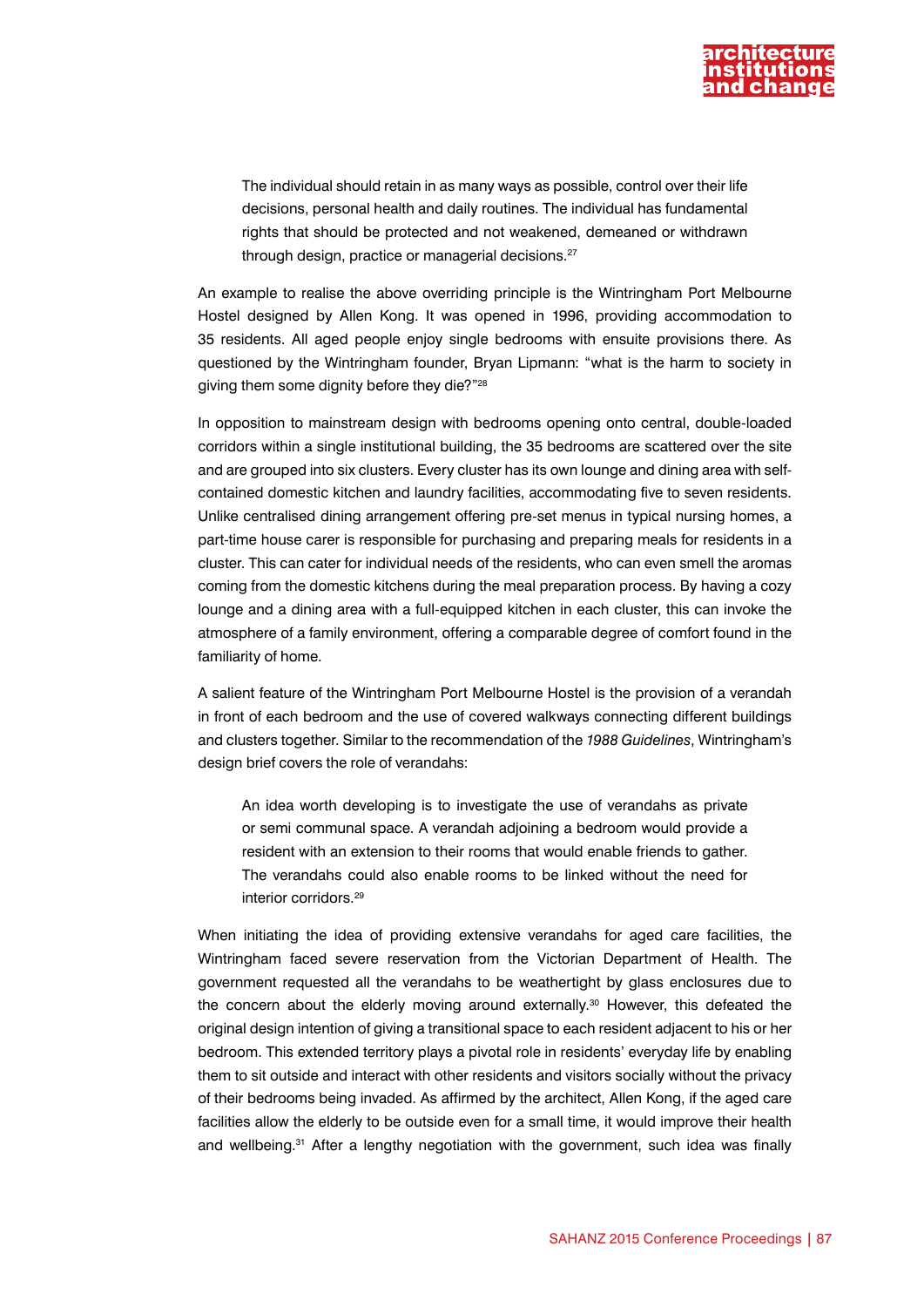accepted and realised.

There are five layers of space in the Wintringham Port Melbourne Hostel, ranging from (1) the most private single bedroom; (2) the initial point of social contact at the verandah outside the bedroom; (3) lounge, dining room, and kitchen of each cluster; (4) landscaping areas within the whole site; to (5) the common room shared among all the residents and the community. This can give the residents different levels of engagement according to their choices and needs.

By having clusters of buildings built with timber finishes and sandstone bricks and connected by verandahs, the Wintringham Port Melbourne Hostel evokes the domestic scale and character of traditional Australian cottages, which blends into the neighbouring streetscape harmoniously. Its non-institutional image is further enhanced by the use of low picket fencing and seating walls around the site, avoiding the conventional segregation of aged care facilities from the surroundings.

Similar to the recommendation of the *1988 Guidelines* of connecting several small-scale



**Fig. 1** Verandah of the Wintringham Port Melbourne Hostel facing the street. © Hing-wah Chau.



**Fig. 2** Verandah and landscaping of the Wintringham Port Melbourne Hostel. © Hing-wah Chau.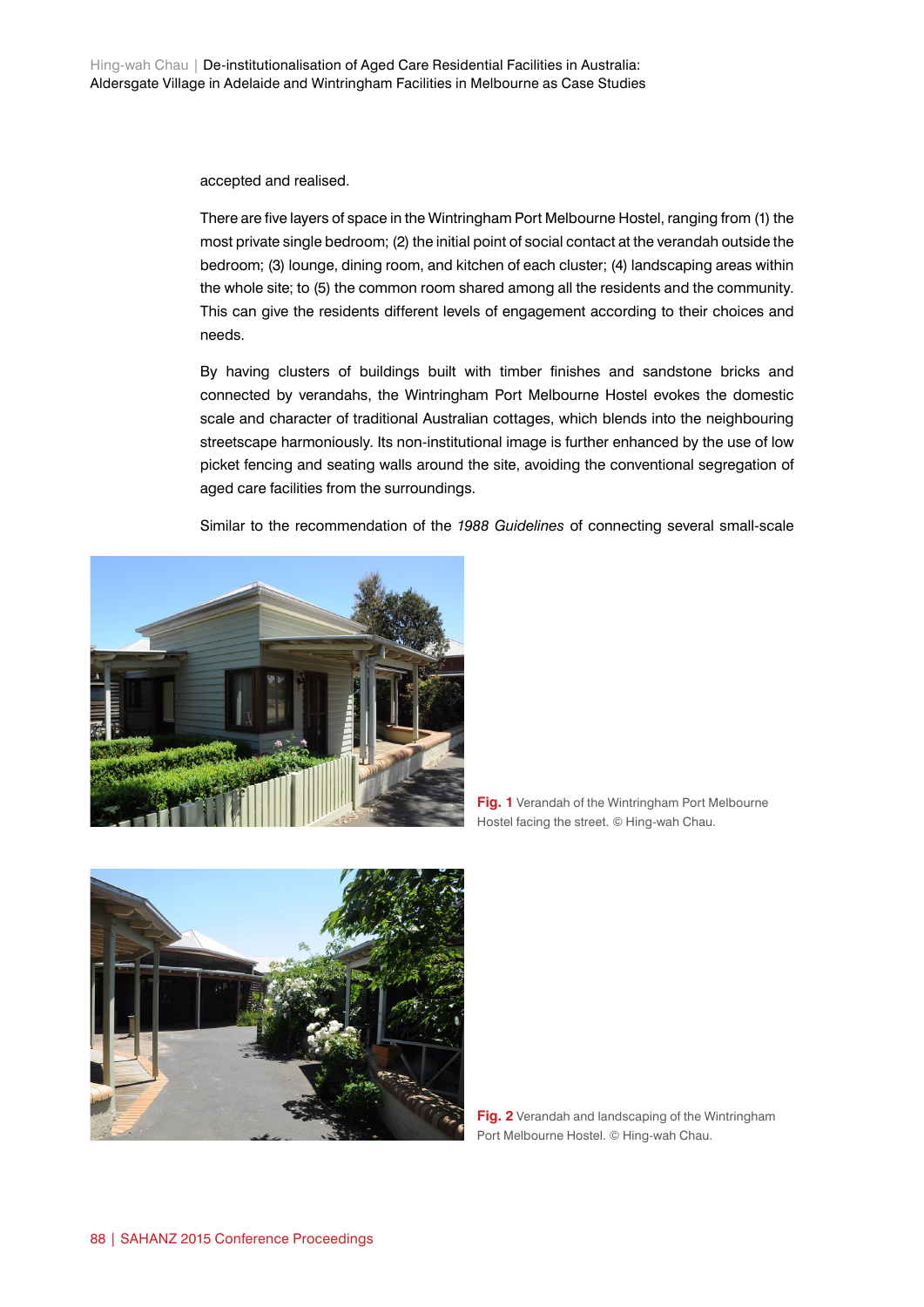

nursing houses by covered walkways within a garden setting, the meandering circulation pattern through landscaped areas of the Wintringham Port Melbourne Hostel allows the elderly to have daily encounters with nature. Residents can stroll from one garden to another through verandahs and covered walkways in all weather. Wandering in the landscape can unfold a dramatic montage of changing scenes, bringing delight and stimulation to the elderly. The Wintringham Port Melbourne Hostel received the World Habitat Award in 1998, which recognised its innovative approach to housing old people.<sup>32</sup>

The notion of de-institutionalisation of aged care facilities has been further developed in the Wintringham's Gilgunya Village in Coburg and the Eunice Seddon Home in Dandenong. In the Gilgunya Village, the extensive landscaping areas with ponds, fountains, bridges surrounded by domestic cottages and meandering verandahs, create a small village atmosphere within the serenity of its natural surroundings. In the Eunice Seddon Home, a variety of vibrant colours is used to differentiate bedrooms. This can reinforce the sense of individual identity of each resident, which is in stark contrast to the normal institutional settings of having a row of bedrooms with identical doors and indistinguishable locations.



**Fig. 3** Landscaping of the Gilgunya Village, Coburg, Victoria, 2000. © Hing-wah Chau.



**Fig. 4** The use of colour of the Eunice Seddon Home, Dandenong, Victoria, 2010. © Hing-wah Chau.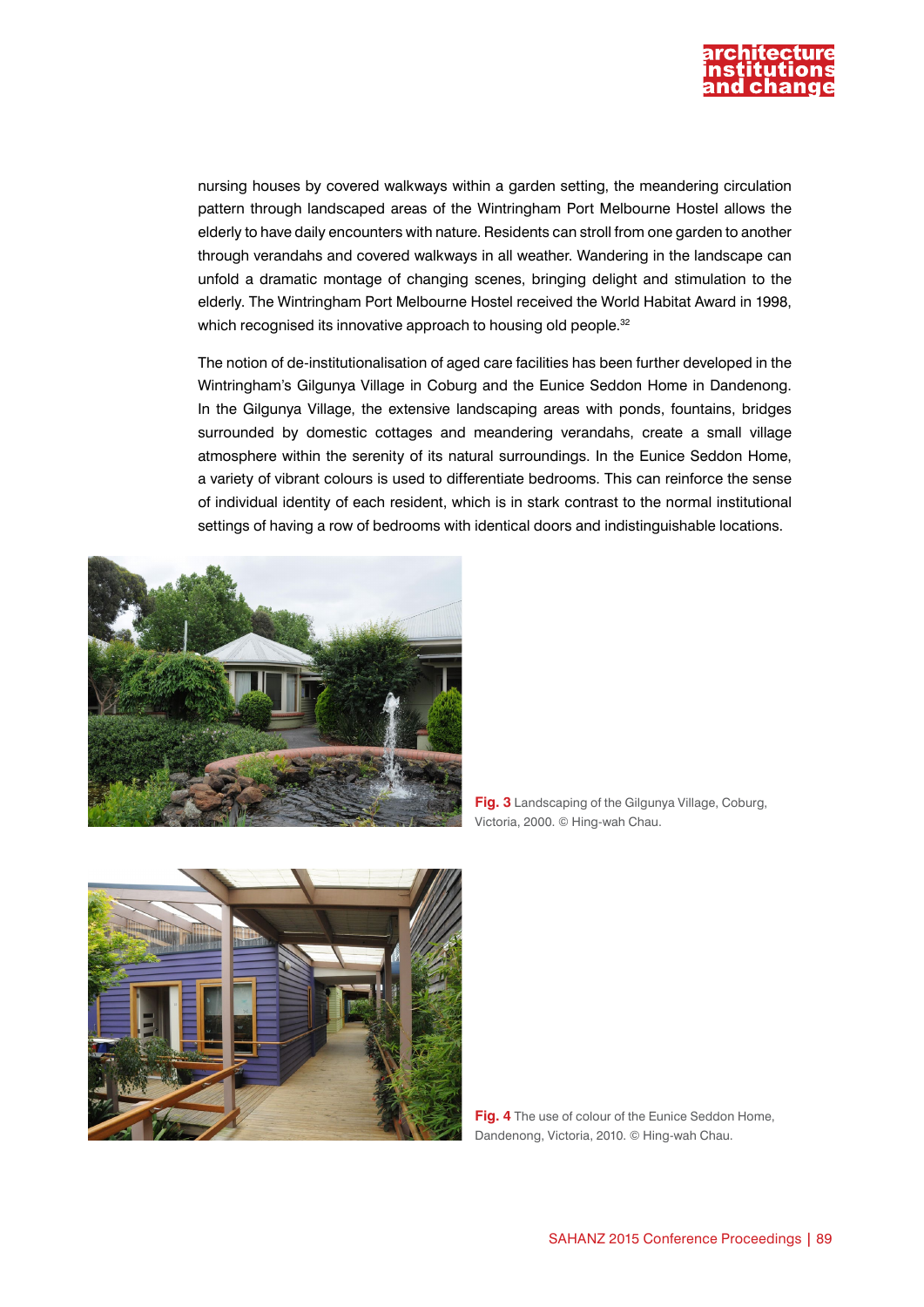### **Conclusion**

This review of the evolution of aged care facilities and relevant design guidelines in Australia, as well as the study of the prominent cases of the Aldersgate Village in Adelaide and Wintringham Facilities in Melbourne, has revealed that there has been a continuous advocacy and implementation of de-institutionalisation since the 1980s. Creating a homelike living environment with privacy, choice, and comfort is crucial to help elderly people maximise their residual capacity and maintain and reinforce their individual identity. With an increasing aging population in Australia, the design of aged care facilities to address growing demand, involving an increasing number of elderly people of ethnic backgrounds, deserves more academic research in the near future.

- 9 Department of Housing and Construction, *Guidelines for the Provision of Nursing Home Facilities,* A.67N and A.76N.
- 10 Department of Housing and Construction, *Guidelines for the Provision of Nursing Home Facilities,* 2.7.

- 15 Kidd and Kidd, *The Image of Home*, Preface.
- 16 Kidd and Kidd, *The Image of Home*, 22.
- 17 Kidd and Kidd, *The Image of Home*, 23.
- 18 Kidd and Kidd, *The Image of Home*, 25.
- 19 Kidd and Kidd, *The Image of Home*, 25.
- 20 Brian J. Kidd, *Hostel Design Guidelines* (Canberra: Commonwealth of Australia, 1988), iii.
- 21 Kidd, *Hostel Design Guidelines*, 4.
- 22 Kidd, *Hostel Design Guidelines*, 8.
- 23 Kidd, *Hostel Design Guidelines*, 70.
- 24 Kidd, *Hostel Design Guidelines*, 70.
- 25 Kidd, *Hostel Design Guidelines*, 74.

<sup>1</sup> *In a Home or at Home: Accommodation and Home Care for the Aged – Report from the House of Representatives Standing Committee on Expenditure*, Parliamentary Paper, Parliament of the Commonwealth of Australia (Canberra: Australian Government Publishing Service, 1982), 12.

<sup>2</sup> Jeremy Bentham, *The Panopticon Writings,* ed. Miran Bozovic (London: Verso, 1995).

<sup>3</sup> Jules Henry, *Culture Against Man* (1963) (London: Tavistock Publications, 1966).

<sup>4</sup> Judith Carboni, "Homelessness among the Elderly," *Journal of Gerontological Nursing* 16, no. 7 (1990): 33, 37.

<sup>5</sup> Erving Goffman, "On the Characteristics of Total Institutions," in *Asylums: Essays on the Social Situation of Mental Patients and Other Inmates* (Middlesex: Penguin, 1961), 17.

<sup>6</sup> Lee H. Bowker, *Humanising Institutions for the Aged* (Toronto: Lexington Books, 1982).

<sup>7</sup> Department of Housing and Construction, *Guidelines for the Provision of Nursing Home Facilities* (Canberra: Australian Government Publishing Service, 1983), 2.4, 2.7.

<sup>8</sup> Department of Housing and Construction, *Guidelines for the Provision of Nursing Home Facilities,* A.27a.N.

<sup>11</sup> Department of Housing and Construction, *Guidelines for the Provision of Nursing Home Facilities,* 2.7 and A.55N.

<sup>12</sup> Patricia Sumerling, *Aldersgate: A History, 1943-1992* (Felixstowe, South Australia: Aldersgate Village, 1993), 17-18; Ivor Bailey, "Toward the De-institutionalisation of Residential Care for the Elderly: An Adelaide Example," *Australian Journal on Ageing* 10, no. 3 (1991): 17.

<sup>13</sup> Brian J. Kidd and Lauris A. Kidd, *The Image of Home: An Alternative to Institutional Design for Elderly People in Nursing Homes* (Melbourne: The Centre for Applied Research on the Future, University of Melbourne, 1987).

<sup>14</sup> Kidd and Kidd, *The Image of Home*, 22.